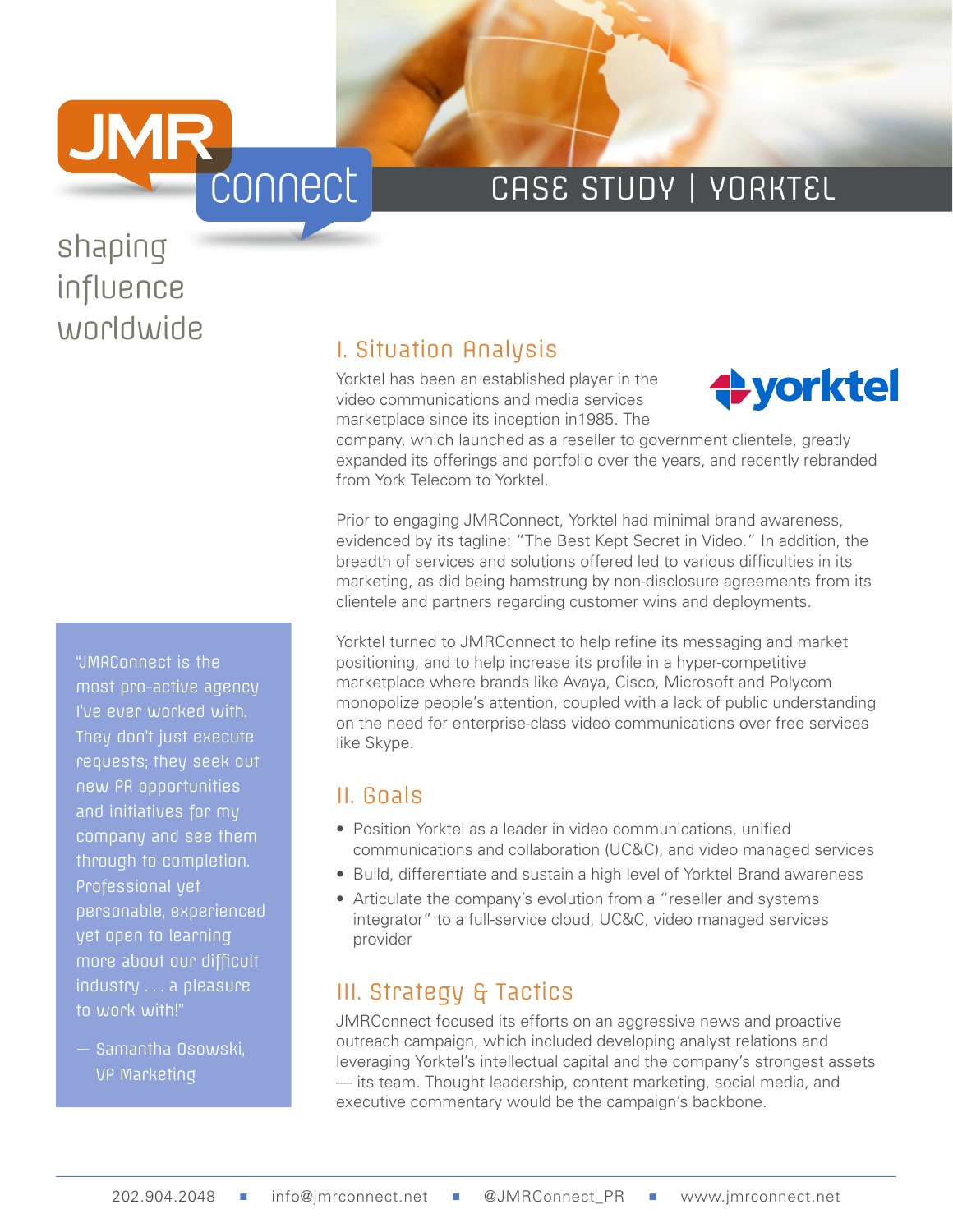

#### RESULTS SNAPSHOT: Awards

|  |  |  |  |  | FROST & SULLIVAN |  |  |  |  |  |  |  |  |
|--|--|--|--|--|------------------|--|--|--|--|--|--|--|--|
|--|--|--|--|--|------------------|--|--|--|--|--|--|--|--|

2014 North American Product Line Strategy Leadership of the Year Award for Video Conferencing Services



# shaping influence worldwide

### IV. Execution, Results

JMRConnect identified core messaging that helped Yorktel define its business model, articulate its value proposition, and differentiate itself from other service providers. Executives were prepped in advance of public speaking engagements and analyst/ media briefings, and marketing collateral materials enjoyed a higher level of consistency.

JMRConnect worked with Yorktel in developing integrated marketing plans, focusing on industry, vertical market and business audiences. The JMR team also compiled targeted media and industry analyst lists separated by audience segments and led and coordinated all communications and marketing initiatives.

Targeting wire, online and print publications as well as broadcast outlets, JMR researched and compiled editorial calendars for potential story placement and developed blogs, whitepapers, bylined articles podcasts and other custom marketing and thought leadership content.

Additionally, JMRConnect directed the development of http://www.video managedservices.com, a third-party public portal dedicated to the evolution and understanding of video managed services, unified communications and collaboration.

## V. Evaluation

JMRConnect and Yorktel exceeded expectations with a truly integrated and synchronized campaign.

Yorktel's brand awareness in UC&C, video communications and vertical trade forums spiked dramatically, as did its presence in the business arena.

- **Nearly 1,000 articles** (trade, business, vertical, multimedia) showcasing a steady stream of news, features, industry "roundup" and trend stories, executive commentaries, and thought leadership. Yorktel not only dominated the video, UC&C media landscape, but also enjoyed an elevated presence in national/regional business media, such as Investor's Business Daily, San Jose Mercury News, Wired, and CBC (top cable news in Canada) and vertical market outlets (government, public sector, retail, financial services, and healthcare)
- nojitter **CLEOUD** COMPUTING
- **Press Releases: 25 announcements** highlighting executive hires, growth, new products/ services, speaking engagements, and partner wins.
- **Blogs/ Bylined Articles: 20+ articles** published in Wired, Homeland Security Today, Smart Business, Telecom Reseller, Cloud Computing Journal, No Jitter, Retail TouchPoints, Healthcare Facilities Management, Telepresence Options, and Business Solutions magazine.